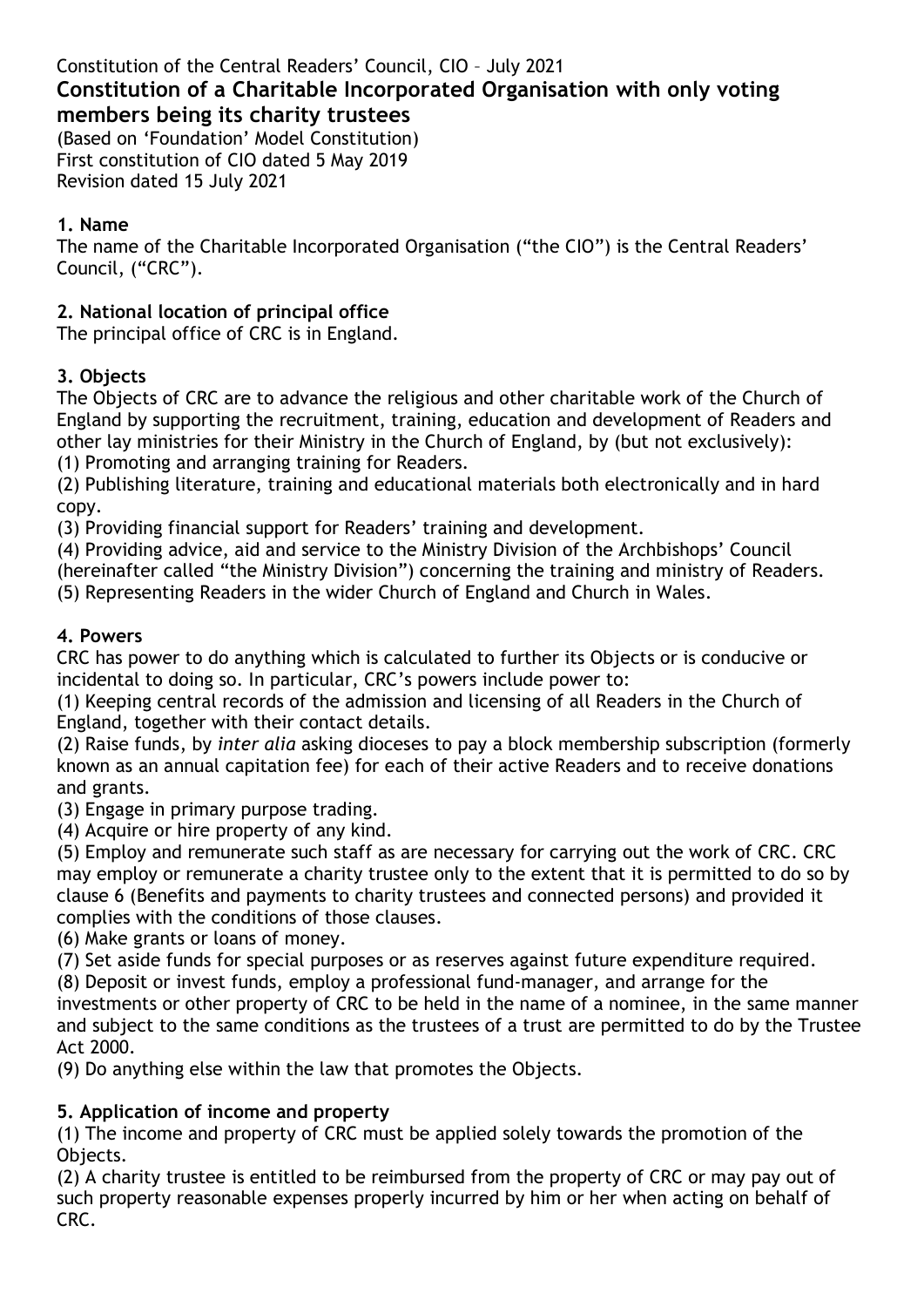(3) A charity trustee may benefit from trustee indemnity insurance cover purchased at CRC's expense in accordance with, and subject to the conditions in, section 189 of the Charities Act 2011.

(4) None of the income or property of CRC may be paid or transferred directly or indirectly by way of dividend, bonus or otherwise by way of profit to any member of CRC. This does not prevent a member who is not also a charity trustee receiving:

(a) a benefit from CRC as a beneficiary of CRC;

(b) reasonable and proper remuneration for any goods or services supplied to CRC.

(5) Nothing in this clause shall prevent a charity trustee or connected person receiving any benefit or payment which is authorised by Clause 6.

# **6. Benefits and payments to charity trustees and connected persons**

# *(1) General provisions*

No charity trustee or connected person may:

(a) buy or receive any goods or services from CRC on terms preferential to those applicable to members of the public;

(b) sell goods, services, or any interest in land to CRC;

(c) be employed by, or receive any remuneration from, CRC; or

(d) receive any other financial benefit from CRC,

unless the payment or benefit is permitted by sub-clause (2) of this clause, or authorised by the court or the prior written consent of the Charity Commission ("the Commission") has been obtained. In this clause, a "financial benefit" means a benefit, direct or indirect, which is either money or has a monetary value.

# *(2) Scope and powers permitting trustees' or connected persons' benefits*

(a) A charity trustee or connected person may receive a benefit from CRC as a beneficiary of CRC provided that a majority of the trustees do not benefit in this way.

(b) A charity trustee or connected person may enter into a contract for the supply of services, or of goods that are supplied in connection with the provision of services, to CRC where that is permitted in accordance with, and subject to the conditions in, section 185 to 188 of the Charities Act 2011.

(c) Subject to sub-clause (3) of this clause a charity trustee or connected person may provide CRC with goods that are not supplied in connection with services provided to CRC by the charity trustee or connected person.

(d) A charity trustee or connected person may receive interest on money lent to CRC at a reasonable and proper rate which must be not more than the Bank of England bank rate (also known as the base rate).

(e) A charity trustee or connected person may receive rent for premises let by the trustee or connected person to CRC. The amount of the rent and the other terms of the lease must be reasonable and proper. The charity trustee concerned must withdraw from any meeting at which such a proposal or the rent or other terms of the lease are under discussion.

(f) A charity trustee or connected person may take part in the normal trading and fundraising activities of CRC on the same terms as members of the public.

(g) A charity trustee or connected person may receive a grant from the Adams-Myland Fund, provided the application is made in the normal manner and the grant is in accordance with the criteria that are normally applied. The charity trustee concerned must withdraw from any meeting at which such an application and grant are under discussion.

#### *(3) Payment for supply of goods only – controls*

CRC and its charity trustees may only rely upon the authority provided by sub-clause (2)(c) of this clause if each of the following conditions is satisfied:

(a) The amount or maximum amount of the payment for the goods is set out in a written agreement between CRC and the charity trustee or connected person supplying the goods ("the supplier").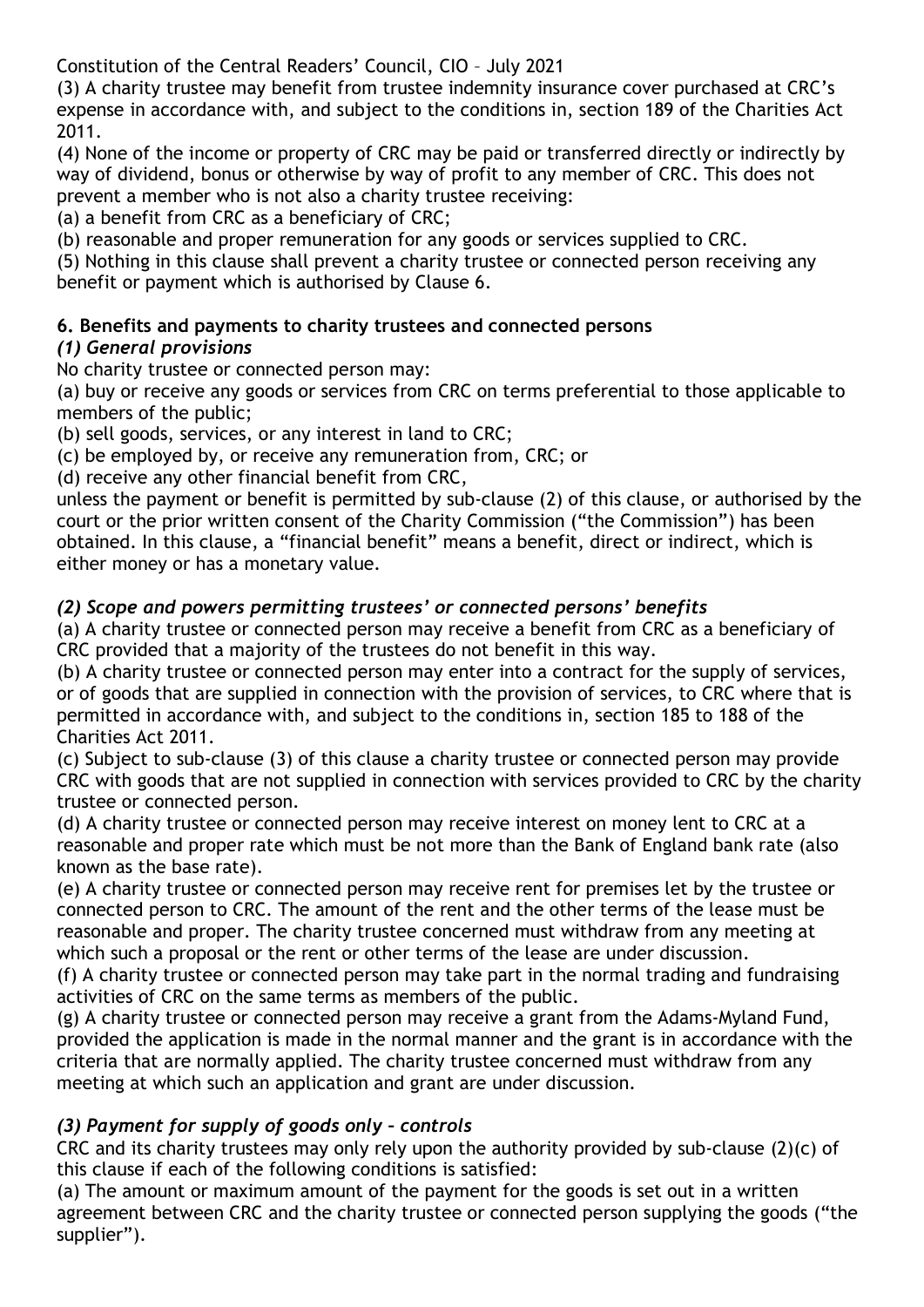(b) The amount or maximum amount of the payment for the goods does not exceed what is reasonable in the circumstances for the supply of the goods in question.

(c) The other charity trustees are satisfied that it is in the best interests of CRC to contract with the supplier rather than with someone who is not a charity trustee or connected person. In reaching that decision the charity trustees must balance the advantage of contracting with a charity trustee or connected person against the disadvantages of doing so.

(d) The supplier is absent from the part of any meeting at which there is discussion of the proposal to enter into a contract or arrangement with him or her or it with regard to the supply of goods to CRC.

(e) The supplier does not vote on any such matter and is not to be counted when calculating whether a quorum of charity trustees is present at the meeting.

(f) The reason for their decision is recorded by the charity trustees in the minute book.

(g) A majority of the charity trustees then in office are not in receipt of remuneration or payments authorised by clause 6.

# *(4) Interpretation of clause*

In sub-clauses (2) and (3) of this clause:

(a) "CRC" includes any company in which CRC:

(i) holds more than 50% of the shares; or

(ii) controls more than 50% of the voting rights attached to the shares; or

(iii) has the right to appoint one or more directors to the board of the company;

(b) "connected person" includes any person within the definition set out in clause 28 (Interpretation).

# **7. Conflicts of interest and conflicts of loyalty**

A charity trustee must:

(1) declare the nature and extent of any interest, direct or indirect, which he or she has in a proposed transaction or arrangement with CRC or in any transaction or arrangement entered into by CRC which has not previously been declared; and

(2) absent himself or herself from any discussions of the charity trustees in which it is possible that a conflict of interest will arise between his or her duty to act solely in the interests of CRC and any personal interest (including but not limited to any financial interest).

Any charity trustee absenting himself or herself from any discussions in accordance with this clause must not vote or be counted as part of the quorum in any decision of the charity trustees on the matter.

# **8. Liability of members to contribute to the assets of CRC if it is wound up**

If CRC is wound up, the members of CRC have no liability to contribute to its assets and no personal responsibility for settling its debts and liabilities.

# **9. Charity trustees**

# *(1) Functions and duties of charity trustees*

The charity trustees shall manage the affairs of CRC and may for that purpose exercise all the powers of CRC. It is the duty of each charity trustee:

(a) to exercise his or her powers and to perform his or her functions as a trustee of CRC in the way he or she decides in good faith would be most likely to further the purposes of CRC; and (b) to exercise, in the performance of those functions, such care and skill as is reasonable in the circumstances having regard in particular to:

(i) any special knowledge or experience that he or she has or holds himself or herself out as having; and

(ii) if he or she acts as a charity trustee of CRC in the course of a business or profession, to any special knowledge or experience that it is reasonable to expect of a person acting in the course of that kind of business or profession.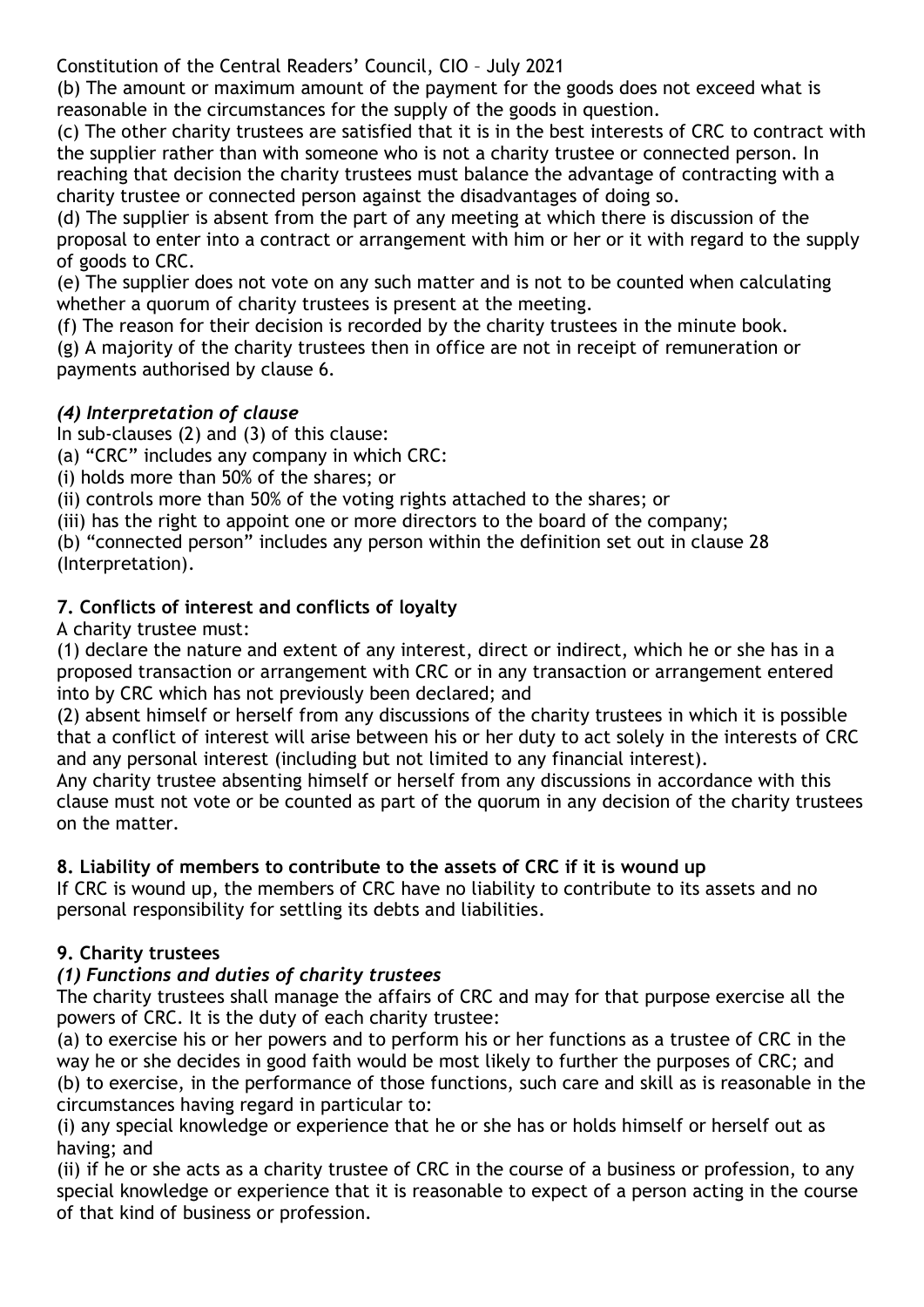#### *(2) Eligibility for trusteeship*

(a) Every charity trustee must be a natural person.

(b) No one may be appointed as a charity trustee:

• if he or she is under the age of 16 years; or

• if he or she would automatically cease to hold office under the provisions of clause 12(1)(f). (c) No one is entitled to act as a charity trustee whether on appointment or on any re-

appointment until he or she has expressly acknowledged, in whatever way the charity trustees decide, his or her acceptance of the office of charity trustee.

(d) Every charity trustee must be at least one of:

(i) the Chair;

(ii) a Reader admitted to the Office of Reader under the Canons of the Church of England and holding a current episcopal licence or Permission to Officiate (PTO), or

(iii) a diocesan Warden of Readers.

# *(3) Number of charity trustees*

There shall be a maximum of nine trustees, comprising:

- The Chair (sub-clause (5) below);
- Vice-Chair;
- Treasurer;

• two Wardens of Readers (who will not necessarily be Readers themselves);

• four Readers (one from the Diocese in Europe, one representing the Church in Wales and the rest from different dioceses, ideally representing both Northern and Southern Provinces); and

• two others, who may be Readers or who may represent such other lay ministries as considered appropriate by the Board.

# *(4) First charity trustees*

The first charity trustees of CRC are: Martyn Snow (Bishop of Leicester and Chair) Gertrud Sollars (Vice-Chair) Richard Havergal (Treasurer) Imogen Clout (Reader, Sheffield)

# *(5) The Chair*

The Chair of the Trustees shall be a person who has been a Reader/LLM for at least five years, or, if ordained, was a Reader/LLM for at least five years before being recommended for ordination or has been a Warden of Readers/LLMs for at least three years, or someone of commensurate experience. This person is to be appointed by the board of trustees, after due consultation between themselves and with the Chair of Ministry Council, the Director of the National Ministry Team and the Vice-Chair of CRC at the time. He or she shall automatically ("ex-officio") be a charity trustee, for as long as he or she holds that office.

# **10. Appointment of charity trustee**

# *(1) Appointed charity trustees*

(a) Apart from the first charity trustees, every appointed trustee must be appointed for a term of four years by a resolution passed at a properly convened meeting of the charity trustees. (b) In selecting individuals for appointment as charity trustees, the charity trustees must have regard to the skills, knowledge and experience needed for the effective administration of CRC.

# *(2) Ex officio charity trustees*

With the exception of the Chair, no trustee can be appointed ex officio.

# **11. Information for new charity trustees**

The charity trustees will make available to each new charity trustee, on or before his or her first appointment: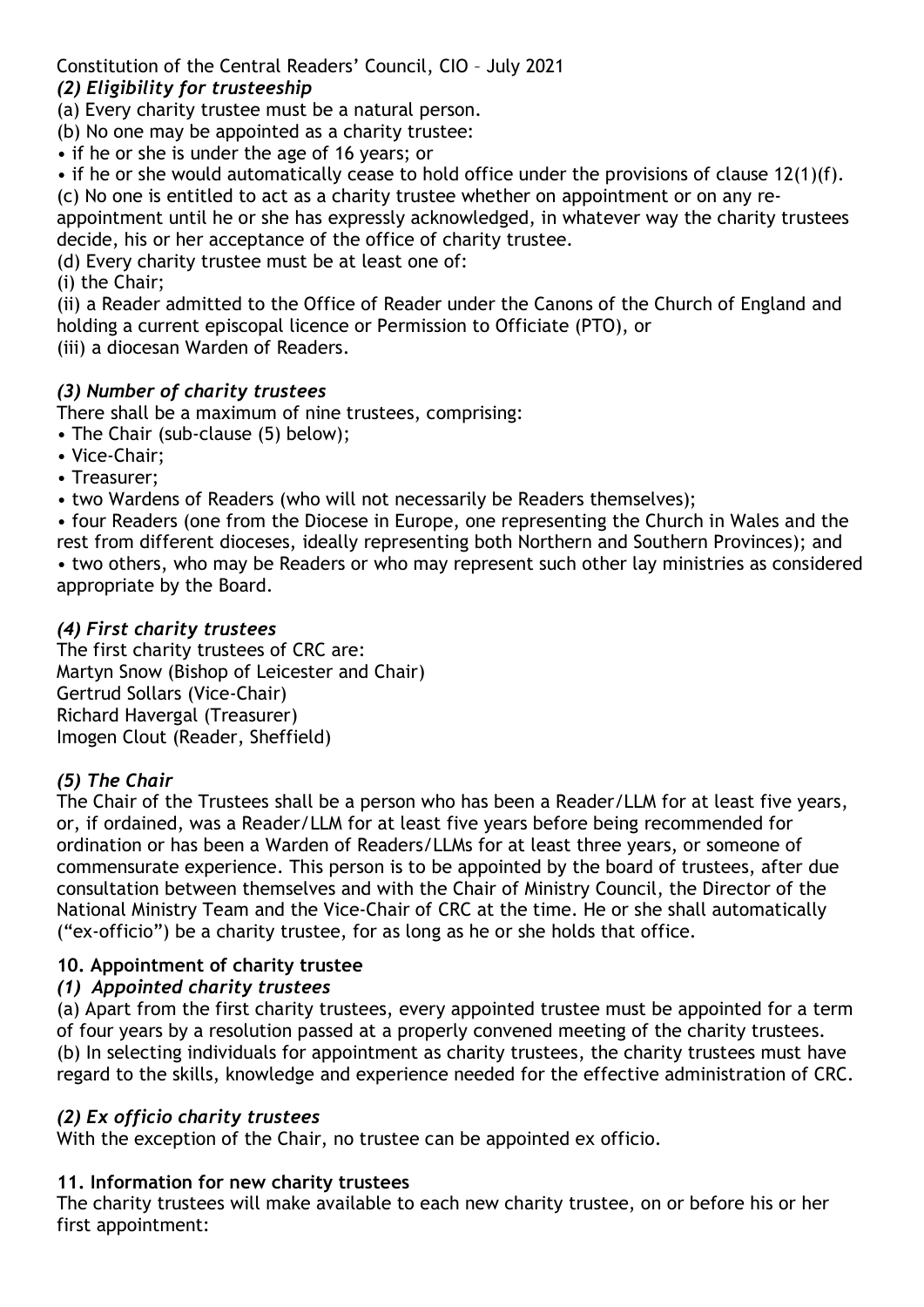(a) a copy of this constitution and any amendments made to it;

(b) a copy of the Regulations of CRC, referred to in clause 15; and

(c) a copy of CRC's latest trustees' annual report and statement of accounts.

# **12. Retirement and removal of charity trustees**

(1) A charity trustee ceases to hold office if he or she:

(a) retires by notifying CRC in writing (but only if enough charity trustees will remain in office when the notice of resignation takes effect to form a quorum for meetings);

(b) is absent without the permission of the charity trustees from all their meetings held within a period of 12 months and the trustees resolve that his or her office be vacated; (c) dies;

(d) in the written opinion, given to the trustees, of a registered medical practitioner treating that person, has become physically or mentally incapable of acting as a trustee and may remain so for more than three months;

(e) is removed by the members of CRC in accordance with sub-clause (2) of this clause;

(f) is disqualified from acting as a charity trustee by virtue of sections 178-180 of the Charities Act 2011 (or any statutory re-enactment or modification of that provision); or

(g) ceases to be a member of CRC, by virtue of clauses 9 and/or 13.

(2) A charity trustee shall be removed from office if a resolution to remove that trustee is proposed at a general meeting of the members called for that purpose and properly convened in accordance with clause 16, and the resolution is passed by a two-thirds majority of votes cast at the meeting.

(3) A resolution to remove a charity trustee in accordance with this clause shall not take effect unless the individual concerned has been given at least 14 clear days' notice in writing that the resolution is to be proposed, specifying the circumstances alleged to justify removal from office, and has been given a reasonable opportunity of making oral and/or written representations to the members of CRC.

# **13. Membership of CRC**

The members of CRC shall be its trustees for the time being, together with:

(1) the Patron of CRC, where relevant;

(2) all members of the Council of Reference who are not also trustees and

(3) the Secretary of CRC (*ex officio*).

Membership of CRC cannot be transferred to anyone else.

# **14. Taking of decisions by charity trustees**

Any decision may be taken either:

• at a meeting of the charity trustees; or

• by resolution in writing or electronic form agreed by a majority of all of the charity trustees, which may comprise either a single document or several documents containing the text of the resolution in like form to which the majority of all of the charity trustees has signified their agreement.

Such a resolution shall be effective provided that:

• a copy of the proposed resolution has been sent, at or as near as reasonably practicable to the same time, to all of the charity trustees; and

• the majority of all of the charity trustees has signified agreement to the resolution in a document or documents which has or have been authenticated by their signature, by a statement of their identity accompanying the document or documents, or in such other manner as the charity trustees have previously resolved, and delivered to CRC at its principal office or such other place as the trustees may resolve within 28 days of the circulation date.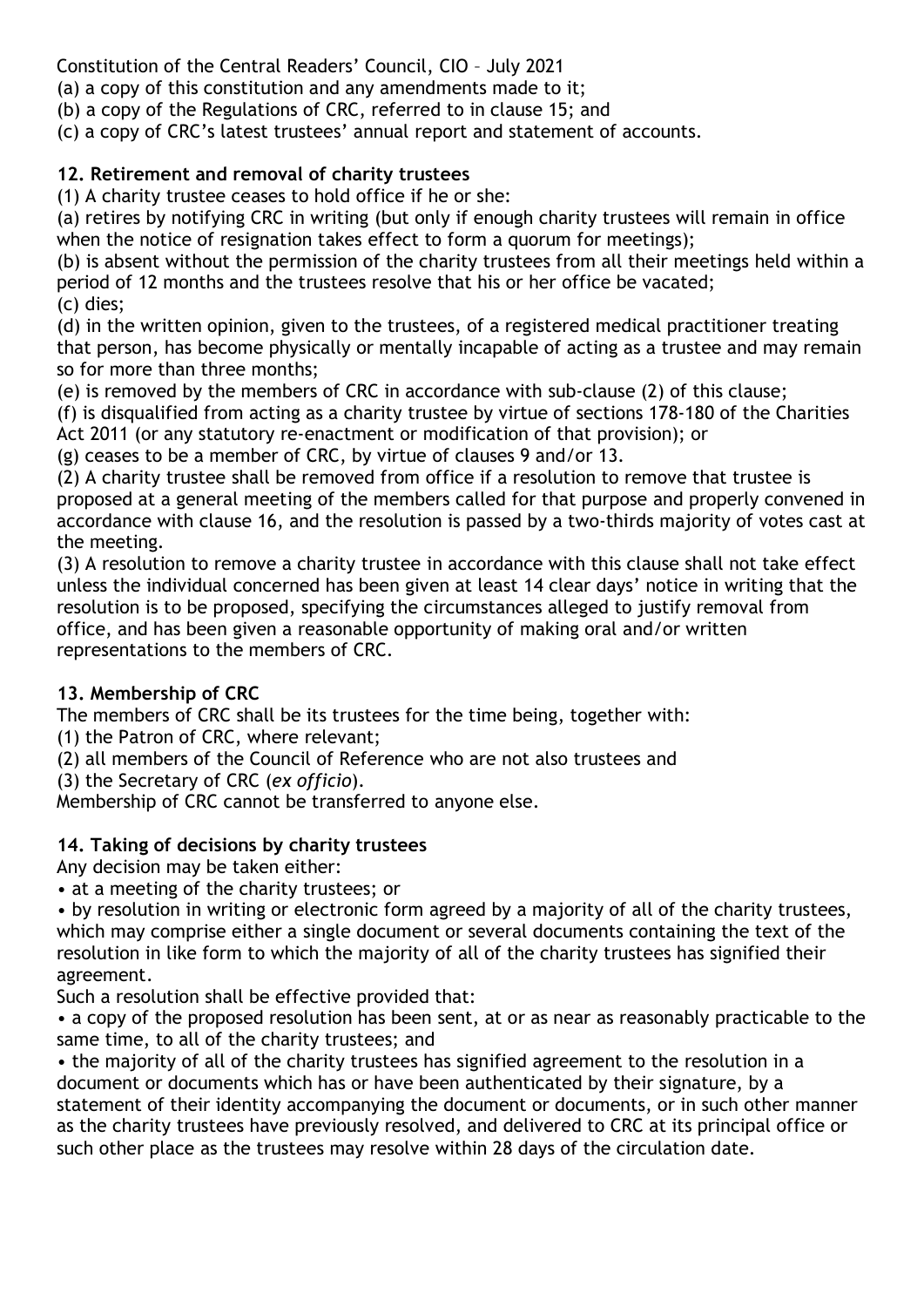#### **15. Delegation by charity trustees**

(1) The charity trustees may delegate any of their powers or functions to a committee or committees, and, if they do, they must determine the terms and conditions on which the delegation is made. The charity trustees may at any time alter those terms and conditions, or revoke the delegation. These powers and functions are contained in a document known as the Regulations of the Central Readers' Council ("the Regulations").

(2) This power is in addition to the power of delegation in the CIO GR (clause 28, "Interpretation") and any other power of delegation available to the charity trustees, but is subject to the following requirements:

(a) a committee may consist of two or more persons, but at least one member of each committee must be a charity trustee;

(b) the acts and proceedings of any committee must be brought to the attention of the charity trustees as a whole as soon as is reasonably practicable; and

(c) the charity trustees shall from time to time review the arrangements which they have made for the delegation of their powers.

#### **16. Meetings and proceedings of charity trustees**

#### *(1) Calling meetings*

(a) Any charity trustee may call a meeting of the charity trustees.

(b) Subject to that, the charity trustees shall decide how their meetings are to be called, and what notice is required.

# *(2) Chairing of meetings*

The charity trustees may appoint one of their number to chair their meetings and may at any time revoke such appointment. If no-one has been so appointed, or if the person appointed is unwilling to preside or is not present within 10 minutes after the time of the meeting, the charity trustees present may appoint one of their number to chair that meeting.

# *(3) Procedure at meetings*

(a) No decision shall be taken at a meeting unless a quorum is present at the time when the decision is taken. The quorum is three charity trustees, or the number nearest to one third of the total number of charity trustees, whichever is greater, or such larger number as the charity trustees may decide from time to time. A charity trustee shall not be counted in the quorum present when any decision is made about a matter upon which he or she is not entitled to vote. (b) Questions arising at a meeting shall be decided by a majority of those eligible to vote. (c) In the case of an equality of votes, the chair shall have a second or casting vote.

# *(4) Participation in meetings by electronic means*

(a) A meeting may be held by suitable electronic means agreed by the charity trustees in which each participant may communicate with all the other participants.

(b) Any charity trustee participating at a meeting by suitable electronic means agreed by the charity trustees in which a participant or participants may communicate with all the other participants shall qualify as being present at the meeting.

(c) Meetings held by electronic means must comply with rules for meetings, including chairing and the taking of minutes.

# **17. Associate (non-voting) membership**

(1) The charity trustees may create associate or other classes of non-voting membership, and may determine the rights and obligations of any such members (including payment of membership fees), and the conditions for admission to, and termination of membership of any such class of members. The Regulations contain all matters relevant to the conduct and eligibility of associate members.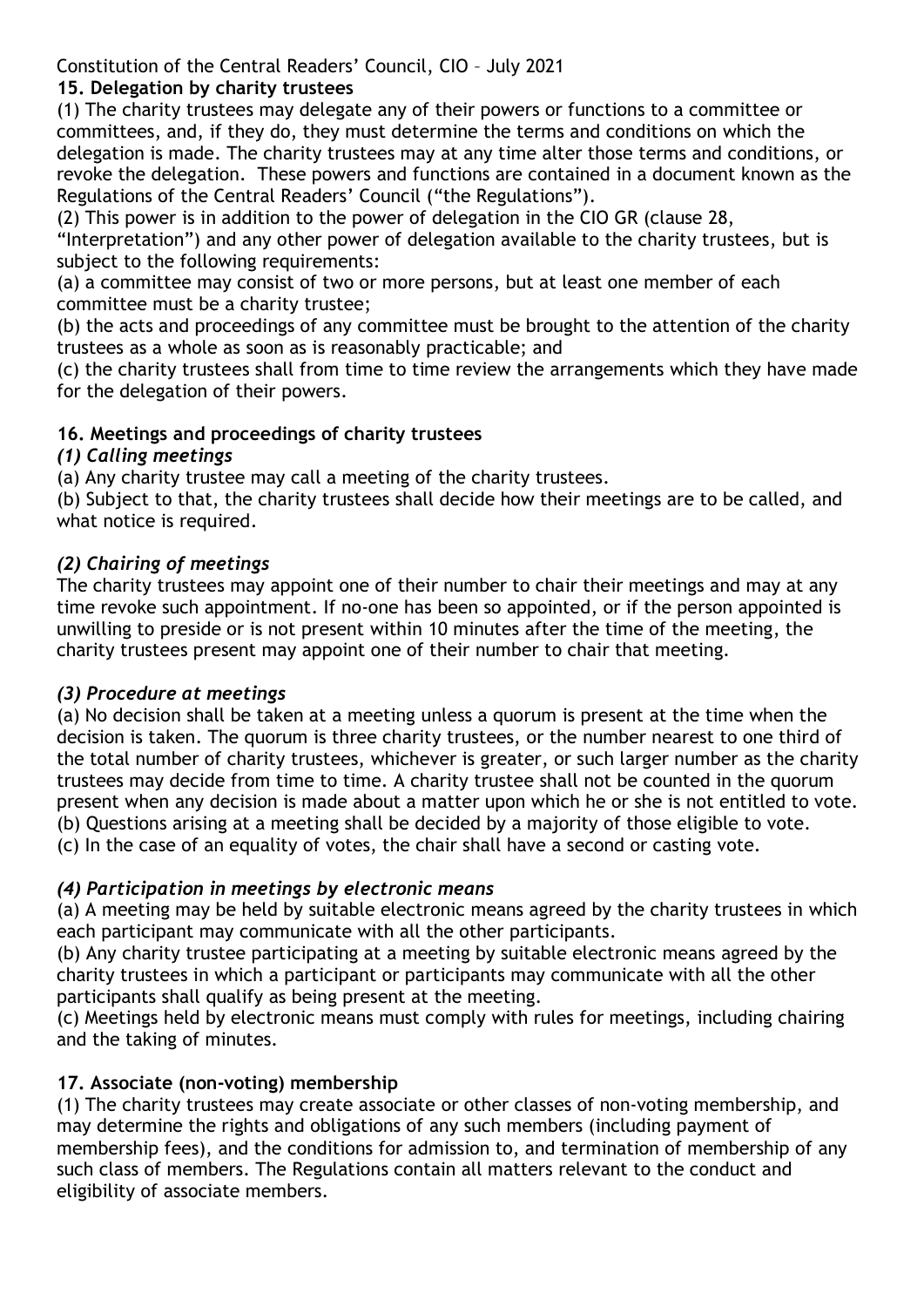(2) Other references in this constitution to "members" and "membership" do not apply to nonvoting members, and non-voting members do not qualify as members for any purpose under the Charities Acts, CIO GR or CIO DR (clause 28, "Interpretation").

#### **18. Saving provisions**

(1) Subject to sub-clause (2) of this clause, all decisions of the charity trustees, or of a committee of charity trustees, shall be valid notwithstanding the participation in any vote of a charity trustee:

• who was disqualified from holding office;

• who had previously retired or who had been obliged by the constitution to vacate office;

• who was not entitled to vote on the matter, whether by reason of a conflict of interest or otherwise;

if, without the vote of that charity trustee and that charity trustee being counted in the quorum, the decision has been made by a majority of the charity trustees at a quorate meeting. (2) Sub-clause (1) of this clause does not permit a charity trustee to keep any benefit that may be conferred upon him or her by a resolution of the charity trustees or of a committee of charity trustees if, but for sub-clause (1), the resolution would have been void, or if the charity trustee has not complied with clause 7 (Conflicts of interest).

#### **19. Execution of documents**

(1) CRC shall execute documents by signature.

(2) A document is validly executed by signature if it is signed by at least two of the charity trustees.

#### **20. Use of electronic communications**

CRC will comply with the requirements of the Communications Provisions in the CIO GR (clause 28, "Interpretation") and in particular:

(a) the requirement to provide within 21 days to any member on request a hard copy of any document or information sent to the member otherwise than in hard copy form; (b) any requirements to provide information to the Commission in a particular form or manner.

# **21. Keeping of Registers**

CRC must comply with its obligations under the CIO GR (clause 28, "Interpretation") in relation to the keeping of, and provision of access to, registers of its members and charity trustees.

# **22. Minutes**

The charity trustees must keep minutes of all:

(1) appointments of officers made by the charity trustees;

- (2) proceedings at general meetings of CRC;
- (3) meetings of the charity trustees and committees of charity trustees including:
- the names of the trustees present at the meeting;
- the decisions made at the meetings; and
- where appropriate the reasons for the decisions;

(4) decisions made by the charity trustees otherwise than in meetings.

# **23. Accounting records, accounts, annual reports and returns, register maintenance**

(1) The charity trustees must comply with the requirements of the Charities Act 2011 with regard to the keeping of accounting records, to the preparation and scrutiny of statements of accounts, and to the preparation of annual reports and returns. The statements of accounts, reports and returns must be sent to the Charity Commission, regardless of the income of CRC, within 10 months of the financial year end.

(2) The charity trustees must comply with their obligation to inform the Commission within 28 days of any change in the particulars of CRC entered on the Central Register of Charities.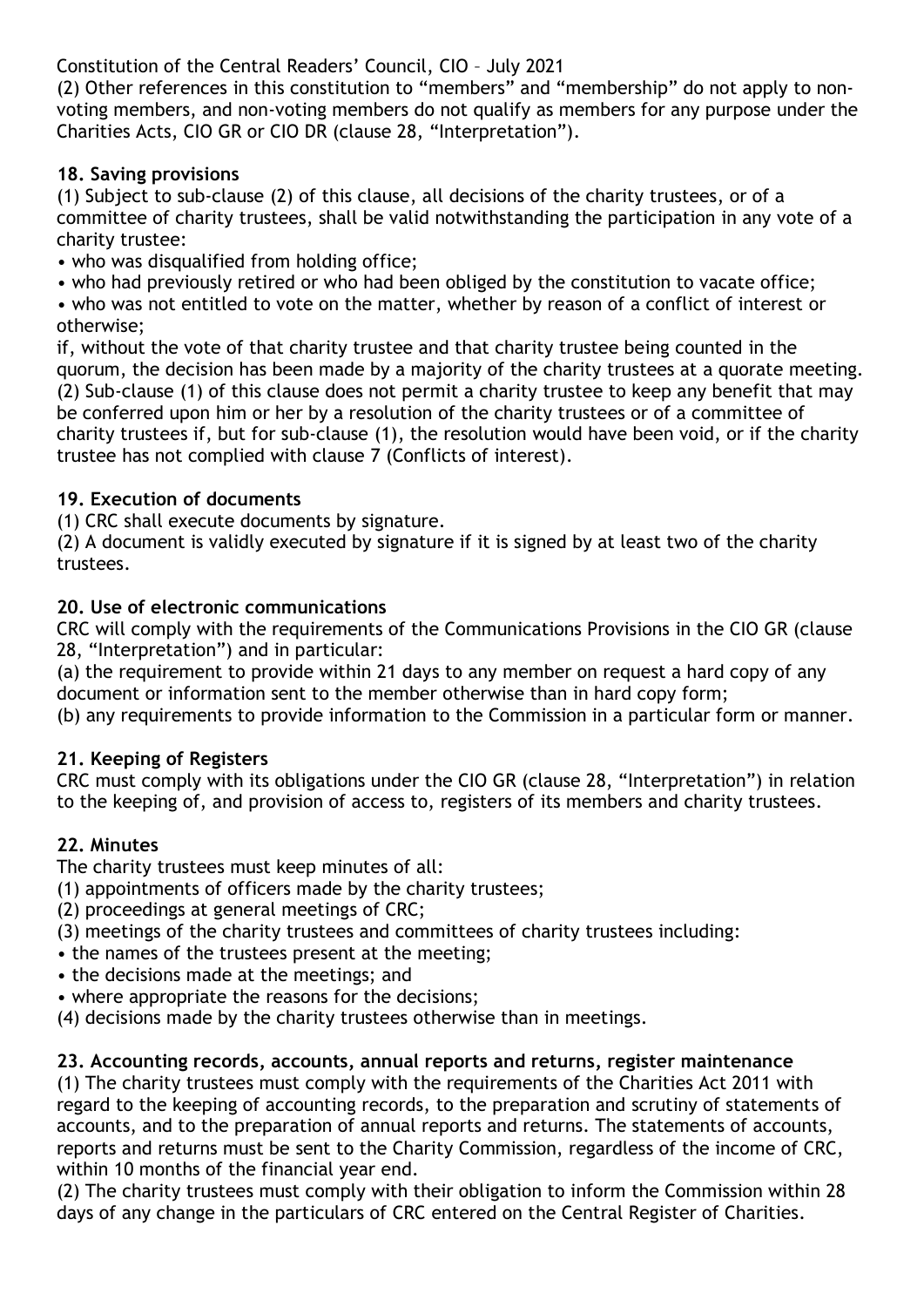Constitution of the Central Readers' Council, CIO – July 2021 **24. Rules**

The charity trustees may from time to time make such reasonable and proper rules or bye laws as they may deem necessary or expedient for the proper conduct and management of CRC, but such rules or bye laws must not be inconsistent with any provision of this constitution. Copies of any such rules or bye laws currently in force must be made available to any member of CRC on request. As specified in clause 15, these are referred to as "the Regulations".

#### **25. Disputes**

If a dispute arises between members of CRC about the validity or propriety of anything done by the members under this constitution, and the dispute cannot be resolved by agreement, the parties to the dispute must first try in good faith to settle the dispute by mediation before resorting to litigation.

#### **26. Amendment of constitution**

As provided by sections 224-227 of the Charities Act 2011:

(1) This constitution can only be amended:

(a) by resolution agreed in writing by all trustees of CRC; or

(b) by a resolution passed by a 75% majority of votes cast at a meeting of the trustees of CRC. (2) Any alteration of clause 3 (Objects), clause 27 (Voluntary winding up or dissolution), this clause, or of any provision where the alteration would provide authorisation for any benefit to be obtained by charity trustees of CRC or persons connected with them, requires the prior written consent of the Charity Commission.

(3) No amendment that is inconsistent with the provisions of the Charities Act 2011 or the CIO GR (clause 28, "Interpretation") shall be valid.

(4) A copy of any resolution altering the constitution, together with a copy of CRC's constitution as amended, must be sent to the Commission within 15 days from the date on which the resolution is passed. The amendment does not take effect until it has been recorded in the Register of Charities.

#### **27. Voluntary winding up or dissolution**

(1) As provided by the CIO DR (clause 28, "Interpretation"), CRC may be dissolved by resolution of its members. Any decision by the members to wind up or dissolve CRC can only be made: (a) at a general meeting of the members of CRC called in accordance with clause 16 (Meetings and proceedings of charity trustees), of which not less than 14 days' notice has been given to those eligible to attend and vote:

(i) by a resolution passed by a 75% majority of those voting, or

(ii) by a resolution passed by decision taken without a vote and without any expression of dissent in response to the question put to the general meeting; or

(b) by a resolution agreed in writing by all members of CRC.

(2) Subject to the payment of all CRC's debts:

(a) any resolution for the winding up of CRC, or for the dissolution of CRC without winding up, may contain a provision directing how any remaining assets of CRC shall be applied;

(b) if the resolution does not contain such a provision, the charity trustees must decide how any remaining assets of CRC shall be applied; and

(c) in either case the remaining assets must be applied for charitable purposes the same as or similar to those of CRC.

(3) CRC must observe the requirements of the CIO DR (clause 28, "Interpretation") in applying to the Commission for CRC to be removed from the Register of Charities, and in particular:

(a) the charity trustees must send with their application to the Commission:

(i) a copy of the resolution passed by the members of CRC;

(ii) a declaration by the charity trustees that any debts and other liabilities of CRC have been settled or otherwise provided for in full; and

(iii) a statement by the charity trustees setting out the way in which any property of CRC has been or is to be applied prior to its dissolution in accordance with this constitution;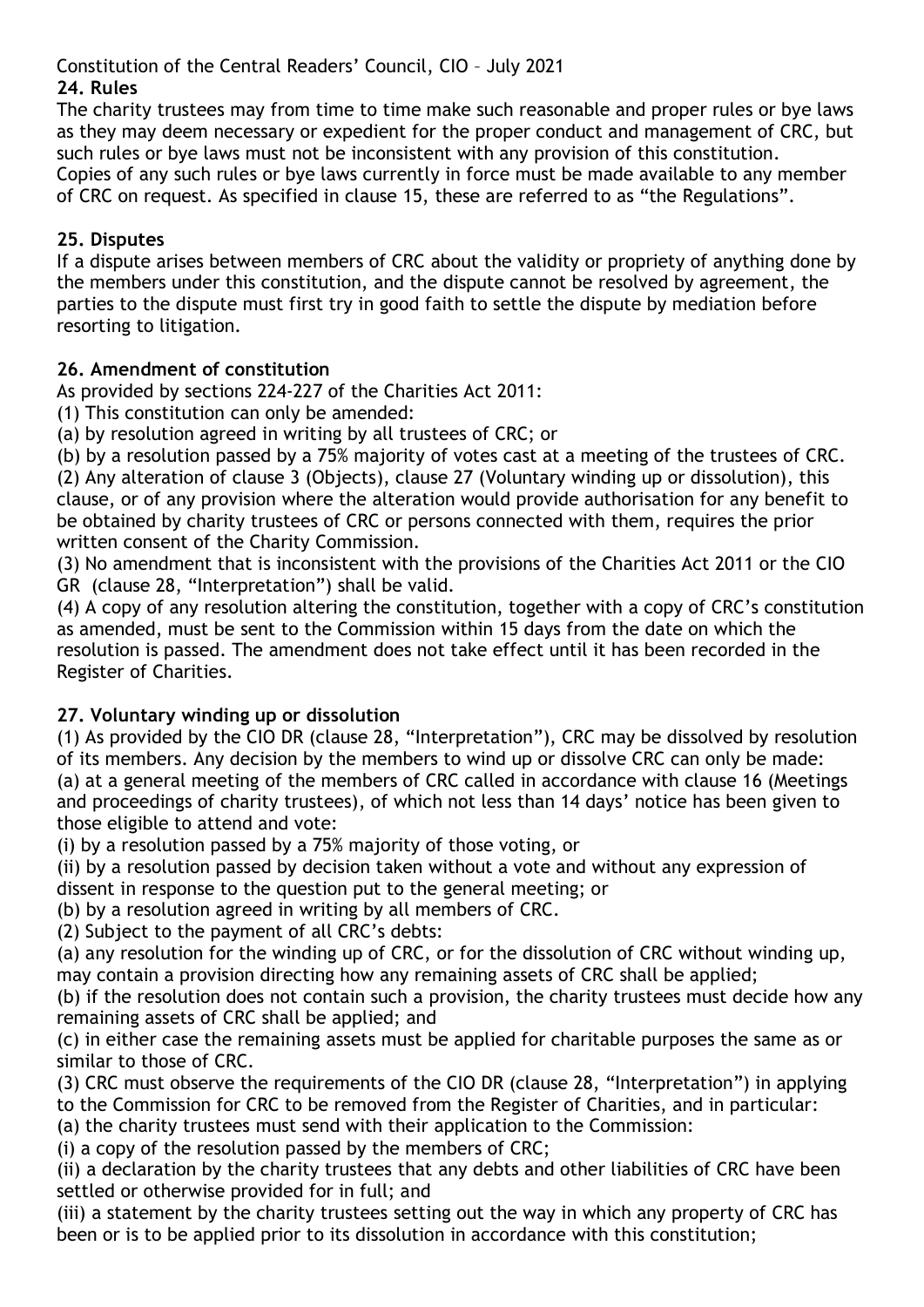(b) the charity trustees must ensure that a copy of the application is sent within seven days to every member and employee of CRC, and to any charity trustee of CRC who was not privy to the application.

(4) If CRC is to be wound up or dissolved in any other circumstances, the provisions of the CIO DR (clause 28, "Interpretation") must be followed.

# **28. Interpretation**

In this constitution:

*"connected person"* means:

(a) a child, parent, grandchild, grandparent, brother or sister of the charity trustee;

(b) the spouse or civil partner of the charity trustee or of any person falling within sub-clause (a) above;

(c) a person carrying on business in partnership with the charity trustee or with any person falling within sub-clause (a) or (b) above;

(d) an institution which is controlled –

(i) by the charity trustee or any connected person falling within sub-clause (a), (b), or (c) above; or

(ii) by two or more persons falling within sub-clause (d)(i), when taken together

(e) a body corporate in which –

(i) the charity trustee or any connected person falling within sub-clauses (a) to (c) has a substantial interest; or

(ii) two or more persons falling within sub-clause (e)(i) who, when taken together, have a substantial interest.

Section 118 of the Charities Act 2011 applies for the purposes of interpreting the terms used in this constitution.

*"CIO GR"* means the Charitable Incorporated Organisations (General) Regulations 2012. *"CIO DR"* means the Charitable Incorporated Organisations (Insolvency and Dissolution) Regulations 2012.

The *"Communications Provisions"* means the Communications Provisions in Part 9, Chapter 4 of the CIO GR.

*"Charity trustee"* means a charity trustee of CRC.

A *"poll"* means a counted vote or ballot, usually (but not necessarily) in writing.

# **29. Definitions**

The definitions that follow are included to make clear how the constitution is to be interpreted. They cannot cover the different use of the words across dioceses, since different dioceses use the names to mean different things. The definitions are intended to ensure uniform interpretation of the constitution, while recognising the diversity of practice across the Church of England and the Church in Wales.

- Wherever the 'Church of England' is mentioned in this constitution, it should be read as including the Church in Wales, insofar as it applies to Readers in the Church in Wales. The canons in the Church in Wales mirror exactly those of the Church of England.
- "Reader" means anyone holding an episcopal licence given by any bishop in the Church of England, provided that the person has at some time been admitted to the Office of Reader, under the Canons of the Church of England. In some dioceses people admitted to the Office of Reader are known as Licensed Lay Ministers or LLMs.
- "Reader Emeritus" means only a person who takes no part in any public duties as a Reader, or purporting to be a Reader. It is a title awarded to someone who has exercised the ministry of Reader in the past.
- "Reader in training" means anyone approved by their diocese to undertake training that, when satisfactorily completed, will lead to that person be admitted to the Office of Reader, under the Canons of the Church of England.
- "Reader with Permission to Officiate (PTO)" means anyone who is awarded a PTO certificate by their diocesan bishop, irrespective of the terms of that PTO certificate. Additionally, that